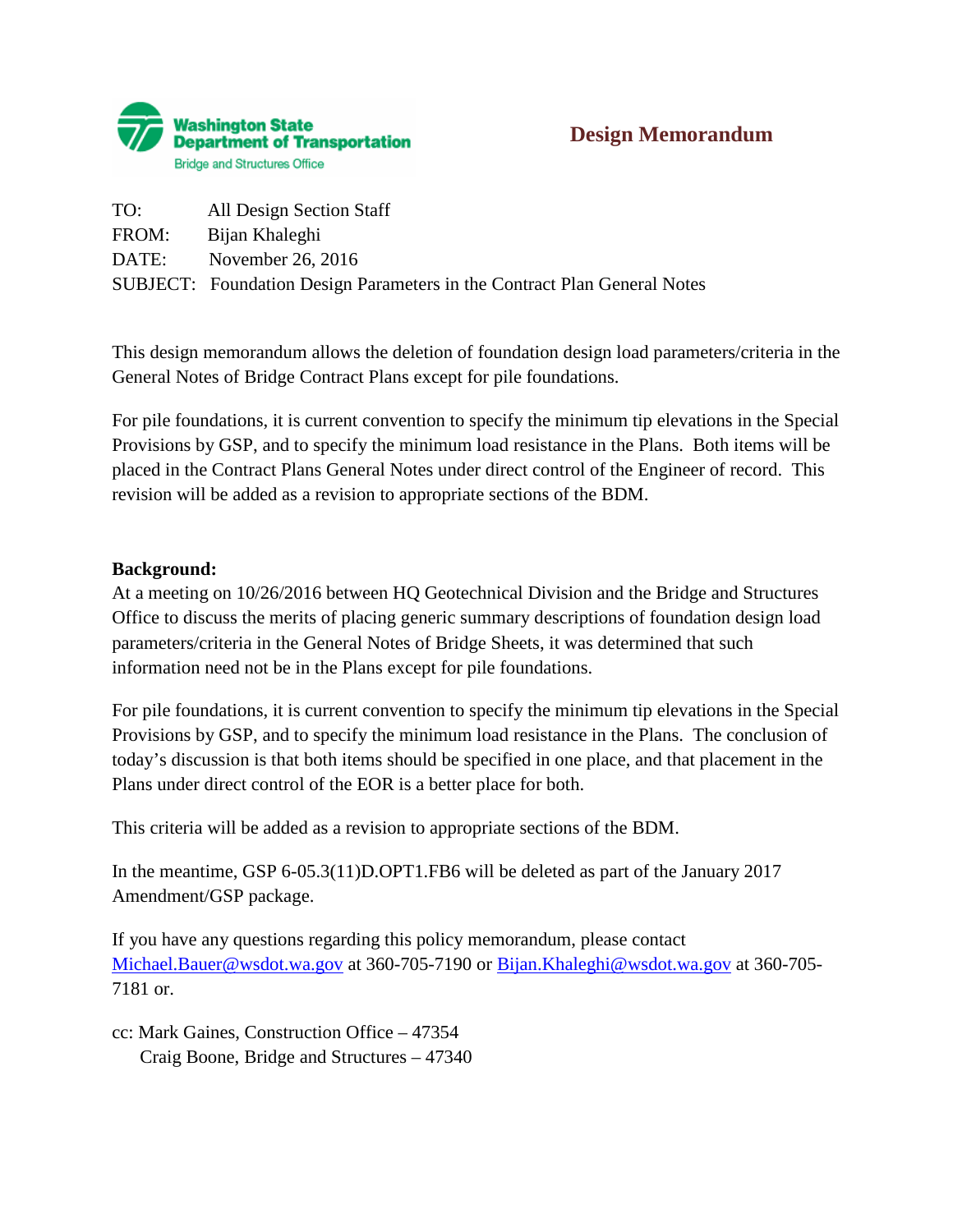## **Example of Contract Plan General Notes for foundation:**

#### *Where a minimum tip is not required:*

Piles shall be driven to an ultimate bearing resistance as follows: (to be kept)

| PIER NO. | ULTIMATE BEARING CAPACITY |
|----------|---------------------------|
|          | 300 TONS                  |
|          | 510 TONS                  |

### *Where a minimum tip is required:*

Piles shall be driven to an ultimate bearing resistance and minimum tip as follows:

|  | PIER NO. ULTIMATE BEARING RESISTANCE | MINIMUM TIP ELEVATION |
|--|--------------------------------------|-----------------------|
|  | $== == TONS$                         | XX.X                  |
|  | $== == TONS$                         | XX.X                  |

The nominal bearing capacity of spread footings shall be taken as follows: (To be deleted)

| <b>PIER NO.</b> | SERVICE LIMIT STATE | STRENGTH AND EXTREME<br>EVENT LIMIT STATES |
|-----------------|---------------------|--------------------------------------------|
|                 | 24.0 KSF            | 24.0 KSF                                   |
| $2\bullet$      | 24.0 KSF            | 24.0 KSF                                   |

The nominal bearing resistance of box culvert bottom slab shall be taken as stated in the geotech report, the factored bearing resistance values are as follows: (To be deleted)

| <b>DOM:</b> | .NIC<br>m | TЕI<br>WF<br>(MI)                       |  |
|-------------|-----------|-----------------------------------------|--|
| 7.00 KSF    |           | 28 26 K C<br><b>BALLAST BANK</b><br>m 1 |  |

The nominal shaft resistance shall be taken as follows: (To be deleted)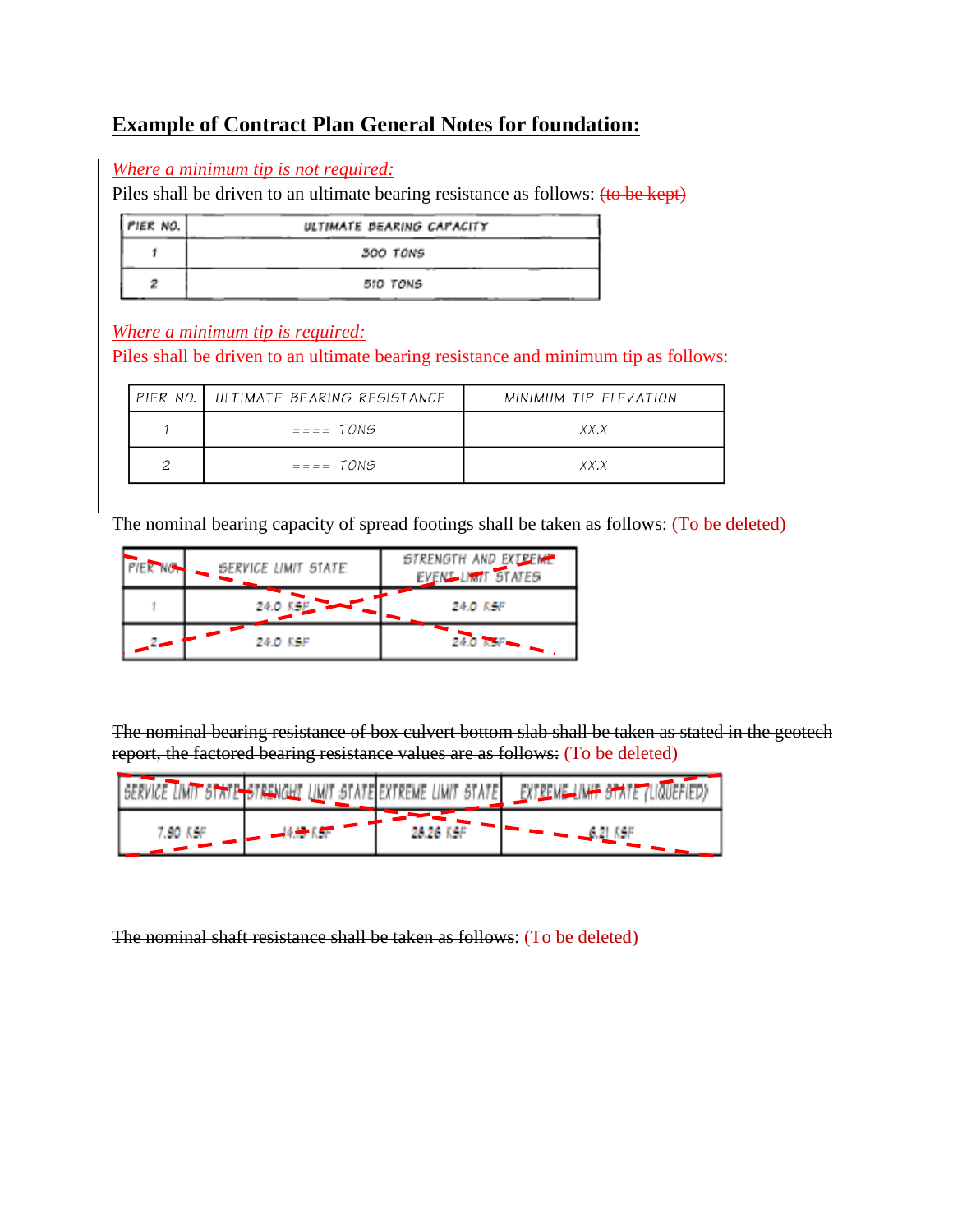|          | SERVICE LIMIT STATE               |                      |
|----------|-----------------------------------|----------------------|
| PIER NO. | SKIN FRICTION CAPACITY            | END BEARING CAPACITY |
|          | 3100 KIPS                         | <b>2300 KIPS</b>     |
|          | <b>INOO KIPS</b>                  | $-3150$ KIPS         |
| в        | <b>2750 KIPS</b>                  | <b>1600 KIPS</b>     |
|          |                                   |                      |
|          | STRENGTH AND EXTREME LIMIT STATES |                      |
| PIER NO. | SKIN FRICTION CAPACITY            | END BEARING CAPACITY |
|          | $2700$ KIPS                       | <b>4600 KIPS</b>     |
| 2        | 1900 KIPS                         | <b>8000 KIPS</b>     |
|          | 3350 KIPS                         | 3200 KIPS            |

# **Attachment A: Bridge Design Manual Revisions**

### *BDM Section 7.7.3 shall be revised as follows:*

#### A. Plan Detailing

The bridge plans shall include the nominal bearing resistance in the General Notes as shown in Figure 7.7.3-1. This information is included in the Plans for future reference by the Bridge and Structures Office.

|          |                       | Nominal Bearing Resistance of the Spread Footings<br>Shall Be Taken As, In KSF: |                                   |
|----------|-----------------------|---------------------------------------------------------------------------------|-----------------------------------|
| Pier No. | Service-I Limit State | Strength Limit-States                                                           | <b>Extreme Event Limit States</b> |
|          |                       |                                                                                 |                                   |
|          |                       |                                                                                 |                                   |
|          |                       | <b>Figure 7.7.3-1</b>                                                           |                                   |

#### *BDM Section 7.8.1 shall be revised as follows:*

#### 4. Extreme Event I Limit State (special case - no liquefaction)

Subtract the skin friction lost within the scour depth (i.e., in this case 25 percent of the scour depth for the 100 year design flood) from the shaft axial resistance plots provided by the Geotechnical Engineer, to estimate the shaft depth required to resist the Extreme Event I limit state demands.

The bridge plans shall include the end bearing and skin friction nominal shaft resistance for the service, strength, and extreme event limit states in the General Notes, as shown in Figure 7.8-1-1. The nominal shaft resistances presented in Figure 7.8-1-1 are not factored by resistance factors.